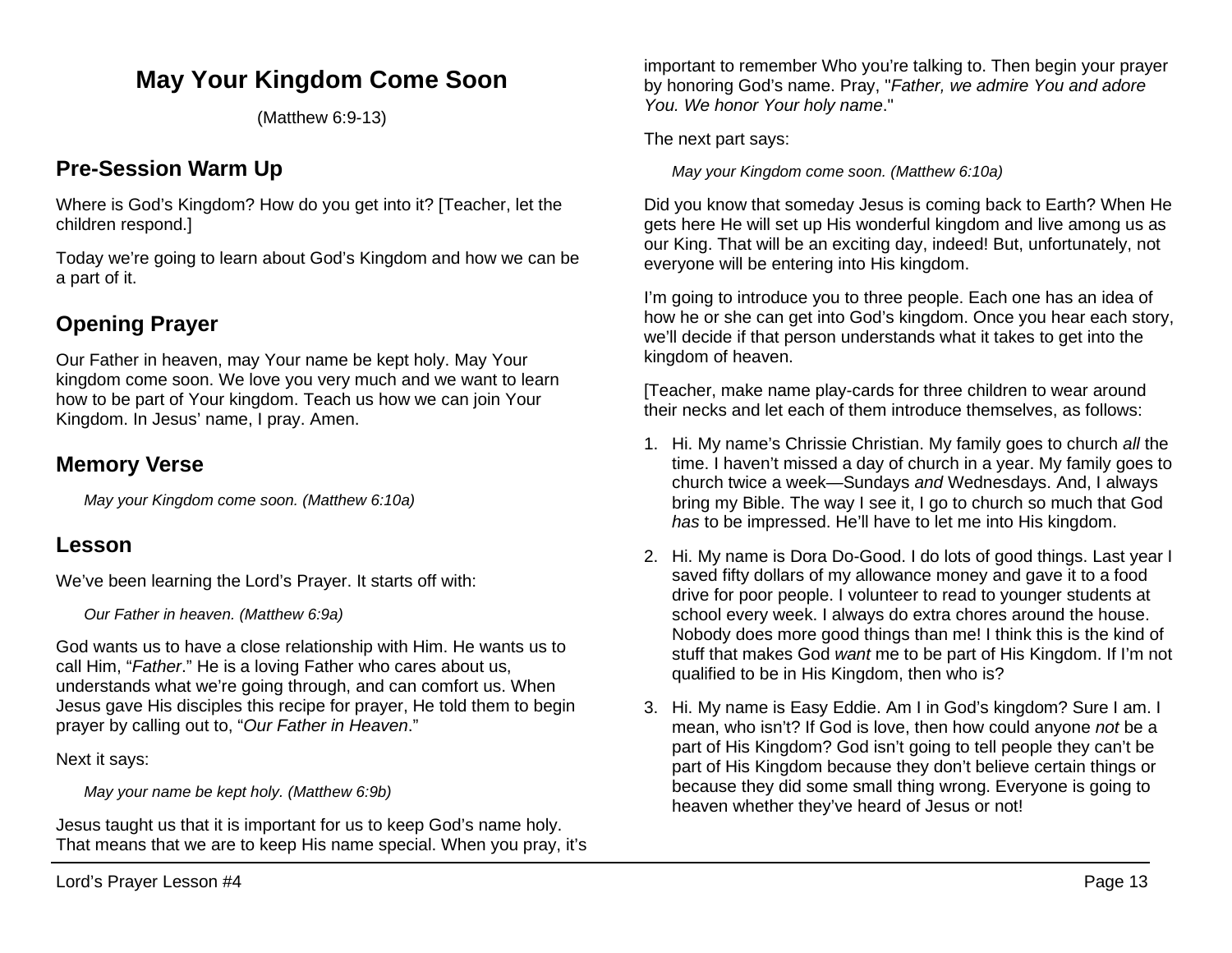Ask the children how each person thinks that he or she can get into God's kingdom and if this way works. Discuss why or why not?]

Many people think that if they behave and go to church, they're automatically be a part of God's kingdom. However, that is not true. God wants us to go to church and to do good things and be kind. However, these things will not get us into God's kingdom. There's only one way to get in.

But the people of Jesus' time didn't understand that. By the time Jesus came to Earth, Israel had been under the power and control of other nations for over 600 years and they desperately wanted to rule themselves. During Jesus' day, the Roman Empire was ruling over them. It was the most powerful kingdom on Earth at that time. They treated the Israelites cruelly and charged them high taxes. The Israelites hated the Romans.

The Israelites knew that the scriptures promised to send them a Messiah, a Savior, who would come and set them free. They were looking for Him to come. But, they expected Him to be a military ruler who would gather a big army and use brute force to give them the freedom they desired. They were expecting God to use this Messiah to set up His Kingdom on Earth. Everyone was waiting for the time when God would rule like a king. They knew that God would be a perfect king and that everyone would be happy to be part of His kingdom. But what they didn't know is that Jesus wasn't planning to set up His kingdom on Earth until later.

God sent Jesus, the Messiah, to be our Savior. But when He came the first time, He didn't come to set up God's Kingdom here on Earth. He came to take the punishment for people's sins so that they might be able to enter God's Kingdom in Heaven.

Someday, at the end of the world, God *will* set up His Kingdom on Earth, but until then, His Kingdom is in Heaven.

Heaven is a wonderful place. It's perfect in every way. There is no sorrow, no tears, no death. And Jesus came to make it possible for us to go there and live eternally with Him.

Jesus also came to show us how to live a godly life while we are still here on Earth. He gave us the Beatitudes to teach us how to live in peace and harmony with others. He wants us to grow the fruit of the Spirit in our hearts so that our lives are ruled by love, joy, peace, patience, kindness, and so forth rather than the desires of our sinful nature.

God is the Great Ruler of all. However, right now, for His own purposes, He is allowing Satan to work on Earth because He wants to give people the opportunity to choose between right and wrong between Himself and Satan. That's why things are not perfect right now on Earth. But God has promised that someday He will bind Satan and place him into the bottomless pit. Then things will change. At that time He will set up His wonderful kingdom on Earth and live among us as our King.

He wants us to let Him know in prayer that we are really looking forward to that day. So that's why Jesus taught us to pray, "*May Your Kingdom come soon*."

It's like waiting for a big party like your Birthday or Christmas.

- Have you ever planned a big party?
- What does it feel like when you get ready for a party?
- How did you choose who you would invite?

We can go to God's kingdom party. God has invited everyone to be a part of His kingdom.

John 3:16

*For God loved the world so much that he gave his one and only Son, so that everyone who believes in Him will not perish but have eternal life.*

God sent Jesus to die on a cross to take away all the bad things we do. So, there's only one way to get into God's Kingdom: